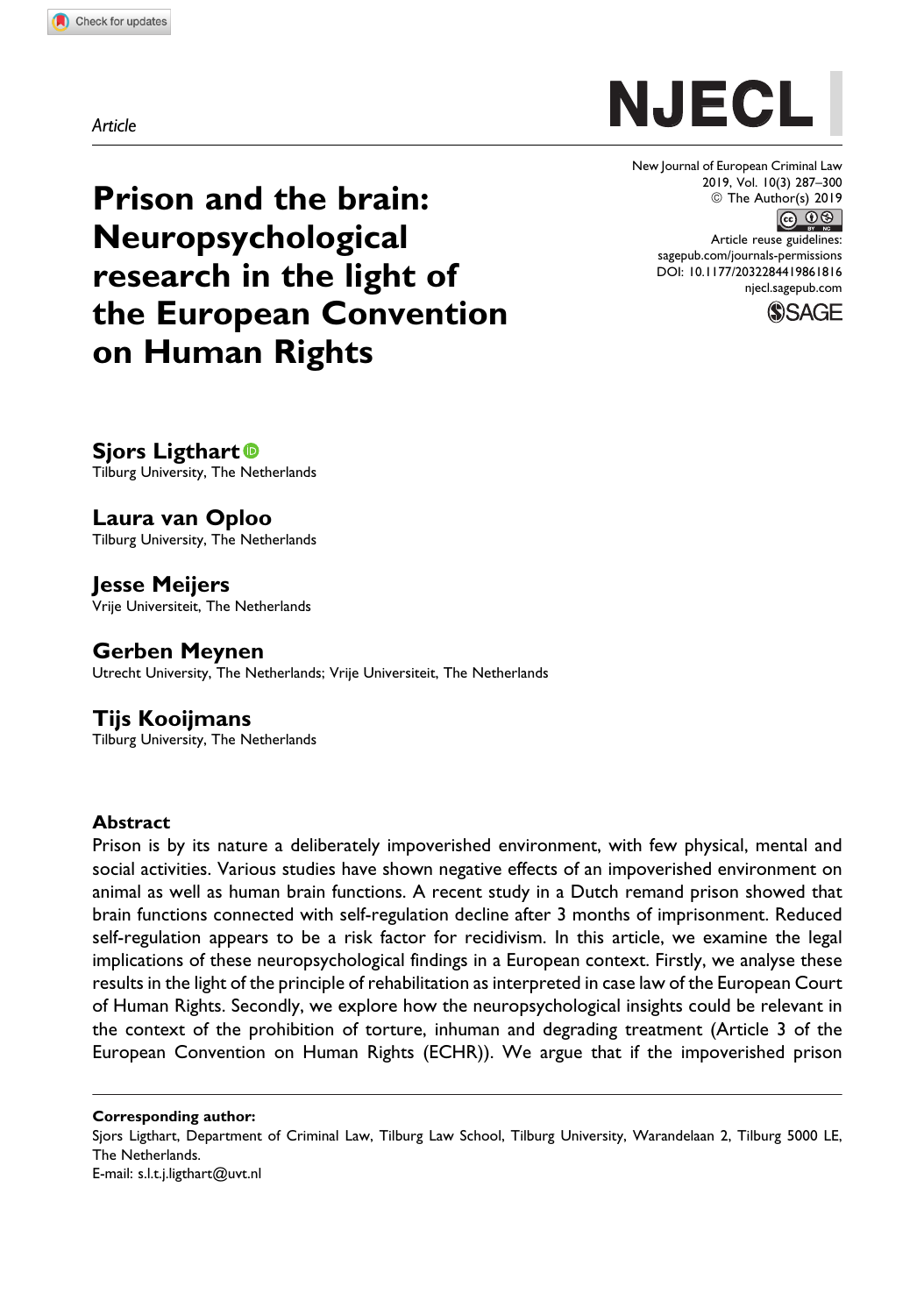environment hampers rehabilitation, states are positively obliged to take appropriate measures to counter these effects. Ultimately, negative effects on brain functioning by impoverished prison environments could even raise an issue under Article 3 ECHR. Furthermore, we argue that neuropsychological insights have to be taken into account when establishing the threshold according to which the European Court on Human Rights judges prison conditions. We conclude that in the light of these considerations further research on the neuropsychological effects of the prison environment is required.

### Keywords

Prohibition of ill-treatment, neuropsychology, neurolaw, European Convention on Human Rights, principle of rehabilitation, detention, prison conditions

## Introduction

Prison is a deliberately impoverished environment. Regardless of the imposed regime or security level, it entails physical, mental and social inactiveness of detainees. Various studies have depicted the negative effects that an impoverished environment has on both animal and human brain functions, especially the latter within the context of nursing homes.<sup>1</sup> A recent study in a Dutch remand prison that housed pretrial inmates investigated the potential negative effects of the impoverished prison environment on a detainee's neurocognitive functioning. In line with these studies and earlier hypotheses, this study showed that brain functions for self-regulation (selfcontrol and planning) declined after 3 months of imprisonment.<sup>2</sup> Most detainees will re-enter society, but when this occurs, they face challenges such as finding housing, employment and not relapsing back into old habits such as drug use, theft or aggression. In overcoming these challenges and successfully reintegrating into society, the former detainee clearly has to rely on neuropsychological functions such as impulse control and planning.<sup>3</sup> Reduced self-regulation appears to be a risk factor for recidivism.<sup>4</sup> Notably, since the general prison population seems already to have problems with self-regulation, prison could *further* deteriorate brain functions, which could hamper resocialization and increase the risk of recidivism.<sup>5</sup> In contrast, studies have shown that enriching an environment – with more physical, mental and social activities – could positively influence self-regulation.<sup>6</sup> Several questions come to the fore. For instance, can these

5. Meijers, Harte, Jonker, et al. 'Prison Brain? Executive Dysfunction in Prisoners'.

<sup>1.</sup> For example, K.M. Volkers and E.J.A. Scherder, 'Impoverished Environment, Cognition, Aging and Dementia', Review Neuroscience 23(3) (2011), p. 260.

<sup>2.</sup> J. Meijers, J.M. Harte, G. Meynen, et al. 'Reduced Self-Control after 3 Months of Imprisonment; A Pilot Study', Frontiers in Psychology 9 (2018), p. 1. See also R. Umbach, A. Raine and N.R. Leonard, 'Cognitive Decline as a Result of Incarceration and the Effects of a CBT/MT Intervention: A Cluster-Randomized Controlled Trial', Criminal Justice and Behavior 45 (2018), p. 31.

<sup>3.</sup> J. Meijers, J.M. Harte, F.A. Jonker, et al. 'Prison Brain? Executive Dysfunction in Prisoners', Frontiers in Psychology 6 (2015), p. 1.

<sup>4.</sup> M. Hancock, J.L. Tapscott and N.S. Hoaken, 'Role of Executive Dysfunction in Prediction Frequency and Severity of Violence', Aggressive Behavior 36(5) (2010), p. 338.

<sup>6.</sup> C.H. Hillman, K.I. Erickson and A.F. Kramer, 'Be Smart, Exercise Your Heart: Exercise Effects on Brain and Cognition', Nature Reviews Neuroscience 9(1) (2008), p. 58; L. Petrosini, P. De Bartolo, F. Foti, et al. 'On Whether the Environmental Enrichment May Provide Cognitive and Brain Reserves', Brain Research Reviews 61(2) (2009), p. 221.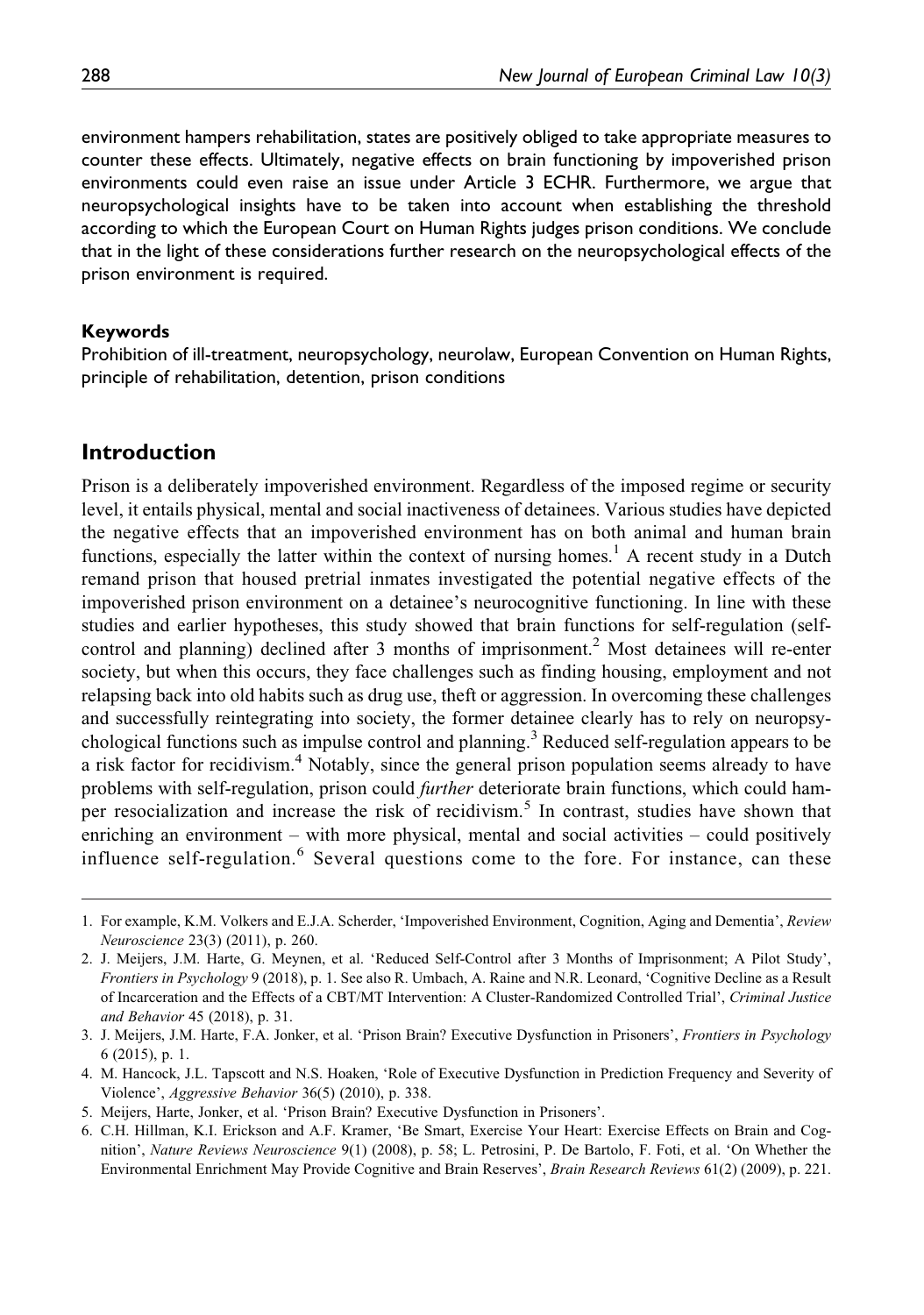neuropsychological findings have consequences for the way (prison) authorities should deal with detainees? Which legal principles are relevant in this respect, and could these neuropsychological insights influence the way in which the European Court of Human Rights ('the Court'/ECtHR) interprets and explains these principles? These questions are examined in this article within the European legal context.<sup>7</sup>

To that end, we use a legal dogmatic research method. In applying this method, we use recent neuropsychological insights in order to substantiate our (legal) arguments in two ways. First, we approach recent neuropsychological research findings from a legal perspective and argue that, in the light of both the obligation to rehabilitate convicted offenders and the prohibition of illtreatment, neuropsychological insights (could) give reason to further facilitate rehabilitation by preventing unwanted harmful side effects of detention. Secondly, we explore how these neuropsychological insights could further shape the meaning and scope of the legal principles of rehabilitation and the prohibition of ill-treatment.

The outline of the article is as follows. In the second section, we discuss the impoverished environment in European prisons on the basis of general prison standards with reference to the findings of the European Prison Observatory and reports of the Committee for the Prevention of Torture and Inhuman or Degrading Treatment or Punishment (CPT). In the third section, we consider the neuropsychological effects of impoverished environments in more detail and explain why this broader research domain is relevant to prison environments. In the fourth section, we briefly describe the content and scope of the principle of rehabilitation and the prohibition of illtreatment and the way in which the Court explains both legal principles. In the fifth section, we consider the legal implications of (potential) neuropsychological effects of imprisonment in the light of the principle of rehabilitation and the prohibition of ill-treatment. We conclude with a summary and some recommendations in the sixth section.

Ultimately, we argue that European states, in shaping prison environments, are positively obliged to take into account neuropsychological insights that show that impoverished prison environments (could) hamper rehabilitation. Furthermore, we argue that these neuropsychological findings give good reasons for the Court to refine its threshold according to particular prison conditions that are '(un)acceptable'.

#### Detention environments in Europe: A generic overview

The essence of a custodial sentence lies in the deprivation of freedom. Translated to prison standards, this means a custodial sentence should be minimally invasive. This idea is embodied in legislation produced by national legislatures. This is illustrated in Dutch penitentiary law, which states that a detainee will not be subjected to any restrictions other than those necessary with regard to the purpose of the deprivation of liberty or in the interests of order or safety within the institution (Article 2 para 4 of the Dutch Penitentiary Principles Act).<sup>8</sup> The standard prescribing that prison sentences should be minimally invasive can also be traced back to international legislation and

<sup>7.</sup> For the implications of the neuropsychological findings with regard to rehabilitation in the US legal context, see J. Lobel and H. Akil, 'Law & Neuroscience: The Case of Solitary Confinement', Daedalus Journal of the American Academy of Arts and Science 147(4) (2018), pp. 61–75. See for the Netherlands, S.L.T.J. Ligthart, L.E. van Oploo, J. Meijers, et al. 'De Nederlandse Detentieomgeving en het Resocialisatiebeginsel: Implicaties van Neuropsychologisch Onderzoek', Nederlands Juristenblad 692(14) (2018), pp. 924–930.

<sup>8.</sup> See also Article 15 para 4 of the Dutch Constitution.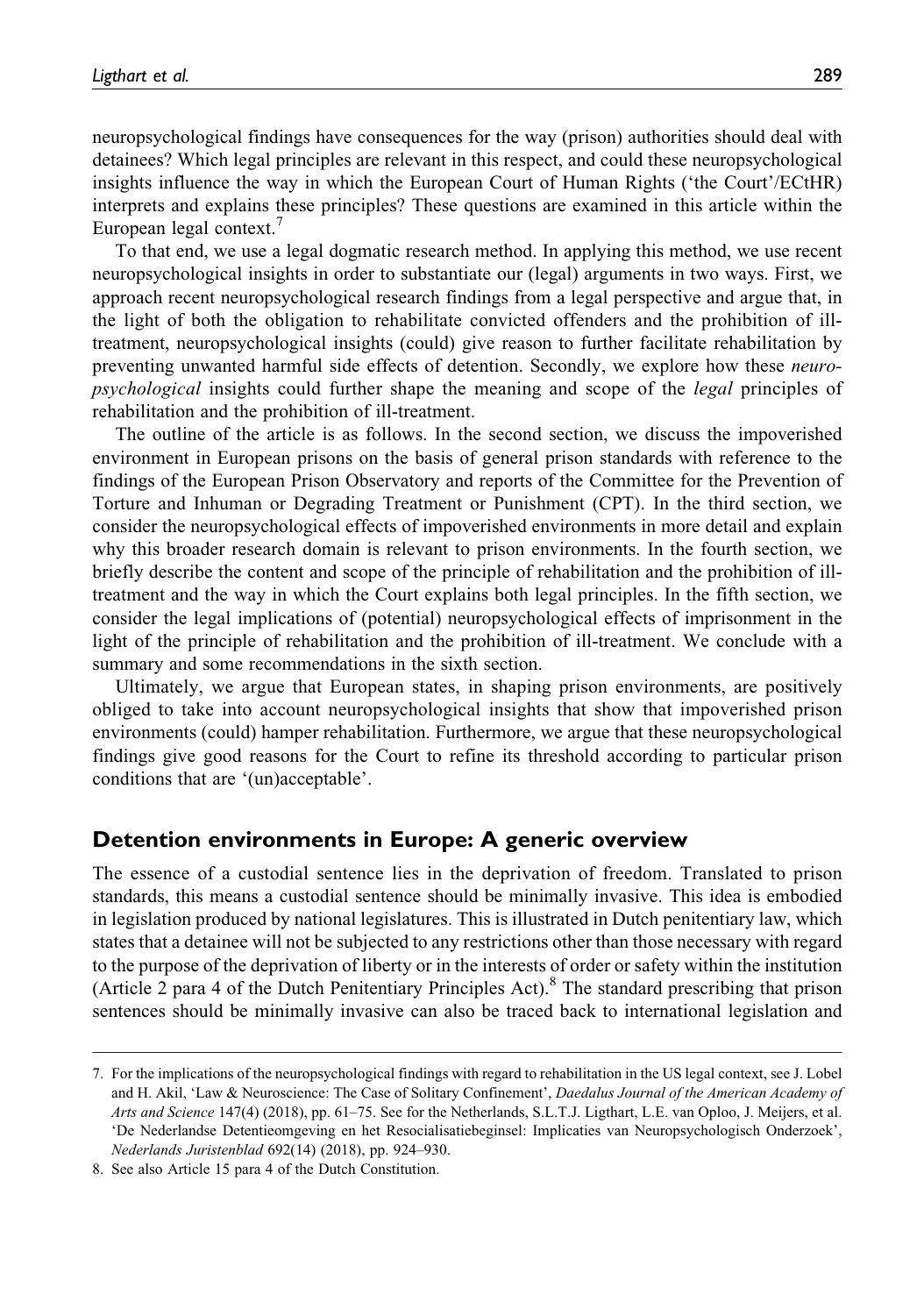regulations, such as the International Covenant on Civil and Political Rights (see in particular Articles 7 and 10). In conjunction with the principle of resocialization, the principle of minimal restrictions implies 'normalization:' life in prison must, as much as possible, resemble life in a free civil society, as described in Article 5 of the European Prison Rules (EPR): 'life in prison shall approximate as closely as possible the positive aspects of life in the community'. Similarly, rule 5 para 1 of the Mandela Rules (MR) states that 'the prison regime should seek to minimize any differences between prison life and life at liberty that tend to lessen the responsibility of the prisoners or the respect due to their dignity as human beings'. Although the EPR and MR are both 'soft-law' and therefore are not legally binding, they still play an important role for the CPT and international courts like the ECtHR, as a way of interpreting binding norms in international law, such as the International Covenant on Civil and Political Rights and the European Convention on Human Rights (ECHR).<sup>9</sup>

How does the principle of minimal restrictions reflect the internal regulations and living conditions in European detention centres, especially with regard to physical, mental and social activities, which are all relevant in the context of an enriched environment? How prison environments could or should be enriched is relevant, because if neuropsychological findings show that an impoverished environment hampers rehabilitation, there might be legal reasons to *enrich* prison environments (see the fourth and fifth sections). Rule 4 of the MR states that in the prospect of resocialization, prison administrators should offer detainees a range of differentiated activities. The EPR uses the term 'balanced programme of activities' and explains in detail what it should consist of, with an emphasis on work, education, exercise and recreation.10 However, because of the 'soft-law' character of the EPR and MR, the way in which physical, mental and social activities are implemented in national penitentiary systems depends heavily on legislation and regulations that are produced at a national level, as well as the interpretation of these rules in daily practice by detention centres.

According to the information provided by the European Prison Observatory, an Italian NGO that investigates the conditions of national prison systems, the amount of time detainees spend outside their cells varies throughout Europe.<sup>11</sup> In general, prison conditions depend to a large extent on the detention regime that applies within a certain institution, or more specifically to a particular individual.<sup>12</sup> In some countries, rules regarding out-of-cell-activities are nationally regulated, while in others it depends to a large extent on the internal rules of a specific institution.<sup>13</sup>

<sup>9.</sup> D. van Zyl Smith and S. Snacken, Principles of European Prison Law and Policy (Oxford: Oxford University Press, 2009), p. 7; D. Abels, Prisoners of the International Community. The Legal Position of Persons Detained at International Criminal Tribunals (The Hague: Asser Press, 2012), pp. 33, 41; Vinter and others v. UK App nos 66069/09, 130/10 and 3896/10 (European Convention on Human Rights (ECHR), 9 July 2013) [115]–[116]; Harakchiev and Tolumov v. Bulgaria App nos 15018/11 and 61199/12 (ECHR, 8 July 2014) [264]; Murray v. The Netherlands App no. 10511/10 (ECHR, 26 April 2016) [101]; J. de Lange, Detentie Genormeerd. Een Onderzoek naar de Betekenis van het CPT voor de Inrichting van Vrijheidsbeneming in Nederland (Oisterwijk: WLP, 2008).

<sup>10.</sup> Article 25.1 European Prison Rules (EPR).

<sup>11.</sup> The project is financially supported by the Criminal Justice Programme of the European Union. Available at: [http://](http://www.prisonobservatory.org) [www.prisonobservatory.org/](http://www.prisonobservatory.org) (accessed on 2 July 2019).

<sup>12.</sup> As is the case in the Netherlands, were detainees may also be placed in an individual regime, Article 19 Dutch Penitentiary Principles Act.

<sup>13.</sup> S. Marietti, Prison Conditions in Italy (European Prison Observatory, detention conditions in the European Union, 2013), p. 23.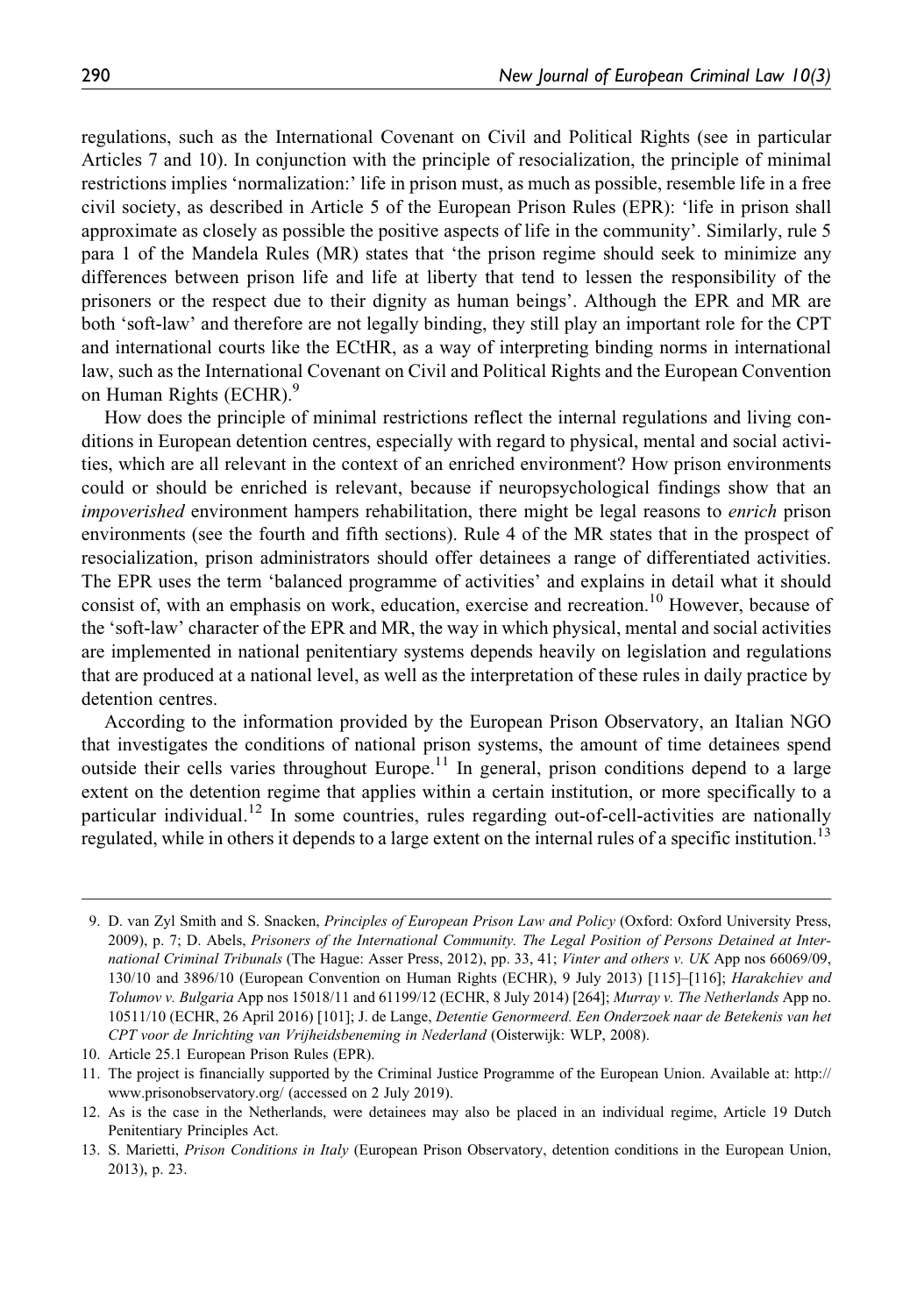Notable is the difference reported in various countries between national or internal regulations and the actual implementation of these rules within institutions.<sup>14</sup>

The same is true for the amount of activities available for detainees. As Koulouris and Aloskofis describe in their report on Greek prison conditions, '[d]espite the legal provisions stipulating the entitlement of all prisoners to education, vocational training, organized physical exercise and recreational activities, in reality, only a small number of prisoners have the opportunity to engage in organized meaningful activities of this kind'.<sup>15</sup> This is also repeatedly pointed out by the European CPT.<sup>16</sup> From an Italian perspective, Marietti describes how the quality and quantity of the offered activities depend on various factors, such as 'the good will of the warden, the dedication of the operators, the attitude of the local institutions, the presence of volunteers and cooperatives', which results in a situation where some institutions have many well organized activities, while detainees residing in other institutions have nothing to do and mainly watch television in their cells. $17$ 

Another important factor that influences the prison regime is whether one is detained in the context of an imposed prison sentence or in the context of pretrial detention. In several European countries, pretrial detainees have less activities and spend more hours in their cells, because they have no access to the same privileges associated with serving a sentence.<sup>18</sup> In a recent report, the CPT stated that remand prisoners are

frequently subjected to an impoverished regime [ ... and] various types of restrictions (in particular as regards contacts with the outside world), and in a number of countries, certain remand prisoners are held in solitary confinement by court order (sometimes for prolonged periods).<sup>19</sup>

According to the CPT, some European countries show better results when it comes to providing a meaningful programme of activities. For example in Norway, the CPT describes a 'generally positive impression of the regime offered to prisoners'.<sup>20</sup> The same is true for the Netherlands, where the basic regime provided to prisoners is described by the CPT as 'generally good'.<sup>21</sup> However, this does not take away the large amount of time detainees spend in their cells – doing virtually nothing – amounting to approximately 18 h a day, which can increase to 23 h a day.<sup>22</sup>

<sup>14.</sup> See, for example, Poland and England: P. Kładoczny and M. Wolny, Prison Conditions in Poland (European Prison Observatory, detention conditions in the European Union, 2013), p. 24; A. Silvestri, Prison Conditions in the United Kingdom (European Prison Observatory, detention conditions in the European Union, 2013), p. 23.

<sup>15.</sup> N.K. Koulouris and W. Aloskofis, *Prison Conditions in Greece* (European Prison Observatory, detention conditions in the European Union 2013), p. 24.

<sup>16.</sup> Greece (2017, 25) CPT 19, 34; Greece (2016, 4) CPT 7, 41; Greece (2014, 26) CPT 42.

<sup>17.</sup> Marietti, Prison Conditions in Italy. See also Italy (2017, 23) CPT 30.

<sup>18.</sup> CPT, 26th General Report of the CPT (Strasbourg: Council of Europe, 2017, 5), pp. 33–35. See also I. Bieber, C. Buzatu, Z. Moldova and N. Novoszádek, Promoting the Reform of Pre-trial Detention in CEE-FSU Countries – Introducing Good Practices (Budapest: Hungarian Helsinki Committee, 2013), pp. 17–18; A. Maculan, D. Ronco, F. Vianello and A. Edizioni, Prison in Europe: Overview and Trends (Rome: European Prison Observatory, 2013), p. 43; Asociación Pro Derechos Humanos de España, The Practice of Pre-Trial Detention in Spain (Research report, October 2015), p. 12.

<sup>19.</sup> CPT, 26th General Report of the CPT, p. 31.

<sup>20.</sup> Norway (2011, 33) CPT 20.

<sup>21.</sup> The Netherlands (2017, 1) CPT 22. Still, the CPT noticed that more educational programmes could be offered, especially to prisoners with long sentences.

<sup>22.</sup> Norway (2011, 33) CPT 22, 29; The Netherlands (2017, 1) CPT 25, 26, 39; Ligthart, van Oploo, Meijers, et al. 'De Nederlandse Detentieomgeving en het Resocialisatiebeginsel', p. 924, 926.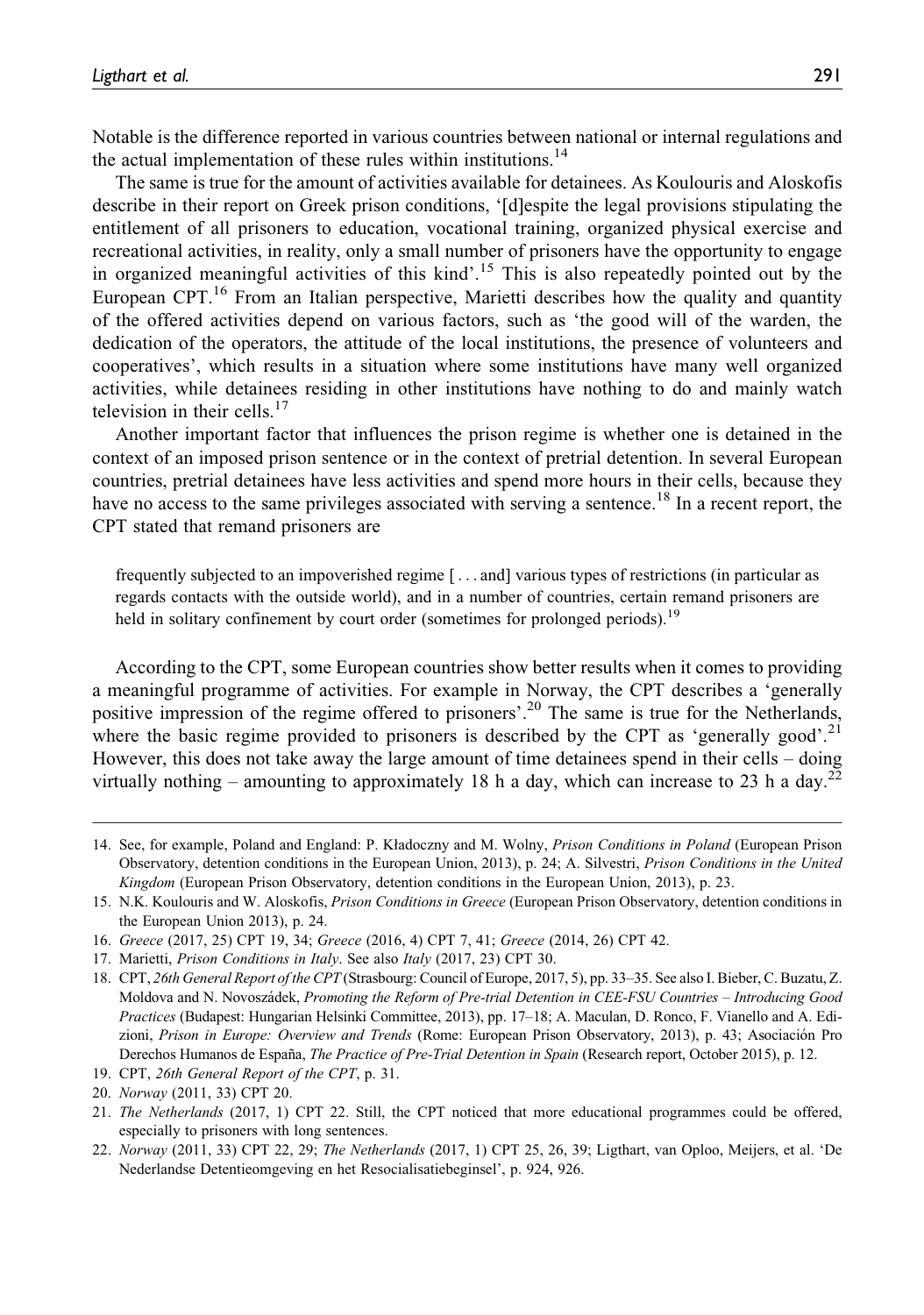Such physical and mental inactivity clearly results in an impoverished environment.<sup>23</sup> In other words, even in the countries where – according to the CPT – things are going 'generally well'. prison by its nature constitutes an impoverished environment due to diminished physical, mental, social activities and challenges.<sup>24</sup> The question arises whether neuropsychological findings according to which brain functions decline in impoverished environments – with few or nearly no physical, mental and social activities – require the CPT to adjust its judgement about European prison regimes, especially if detainees spend 18–23 h a day in their cells. Before we examine this question in the fifth section, we will first consider the neuropsychological effects of impoverished environments in more detail in the following section.

## Impoverished environments: Neuropsychological research

Self-regulation entails the capacity to show autonomous goal-directed behaviour: making a plan, working towards a goal, selecting relevant pieces of information while suppressing irrelevant information and distractions, switching to a different plan when needed, all the while regulating emotional impulses.<sup>25</sup> In neuropsychology, the functions that are at the base of self-regulation are called executive functions, such as working memory, sustained attention, impulse control, planning and cognitive flexibility. The prefrontal cortex of the brain is crucial for self-regulation and executive functions. In the prefrontal cortex of people that display antisocial behaviour, structural and functional differences have been found. In a meta-analysis, a large number of brain imaging studies show that specific areas of the prefrontal cortex are less developed or less active in people displaying antisocial behaviour compared to healthy controls.<sup>26</sup> A similar large meta-analysis found that antisocial groups perform worse on neuropsychological tasks measuring specific executive functions, such as attention, working memory and impulse control, with the largest effect size in the criminal subgroup.27

The prefrontal cortex and, thus, self-regulation and executive functions are sensitive to environmental influences.<sup>28</sup> An enriched environment, consisting of physical activity, cognitive challenges and social interaction, positively influences the prefrontal cortex and self-regulation, especially impulse control.<sup>29</sup> According to a large body of animal studies, an impoverished environment with (nearly) no physical, social and mental challenges negatively influences this brain area and self-regulation, which appears also true for *people* in impoverished environments, as was suggested by the findings in nursing homes.<sup>30</sup> Even more than nursing homes, prison inherently leads to reduced autonomy and meaningful social interactions, a sedentary lifestyle and few cognitive challenges (see the second section). A recent study in a remand prison in the Netherlands that housed pretrial inmates that spent 16–20 h per day in their cells found a decline in executive

28. Petrosini, De Bartolo, Foti, et al. 'On Whether the Environmental Enrichment May Provide Cognitive and Brain Reserves'.

<sup>23.</sup> Norway (2011, 33) CPT 22, 29; The Netherlands (2017, 1) CPT 25, 26, 39.

<sup>24.</sup> Maculan, Ronco and Vianello, Prison in Europe: Overview and Trends.

<sup>25.</sup> A. Diamond, 'Executive Functions', Annual Review of Psychology 64 (2013), p. 135.

<sup>26.</sup> Y. Yang and A. Raine, 'Prefrontal Structural and Functional Brain Imaging findings in Antisocial, Violent, and Psychopathic Individuals: A Meta-Analysis', Psychiatry Research 174(2) (2009), p. 81.

<sup>27.</sup> J.M. Ogilvie, A.L. Stewart, R.C.K. Chan, et al. 'Neuropsychological Measures of Executive Functions and Antisocial Behavioral: A Meta-Analysis', Criminology 49(4) (2011), p. 1093.

<sup>29.</sup> Hillman, Erickson and Kramer, 'Be Smart, Exercise Your Heart: Exercise Effects on Brain and Cognition'.

<sup>30.</sup> Volkers and Scherder, 'Impoverished Environment, Cognition, Aging and Dementia'.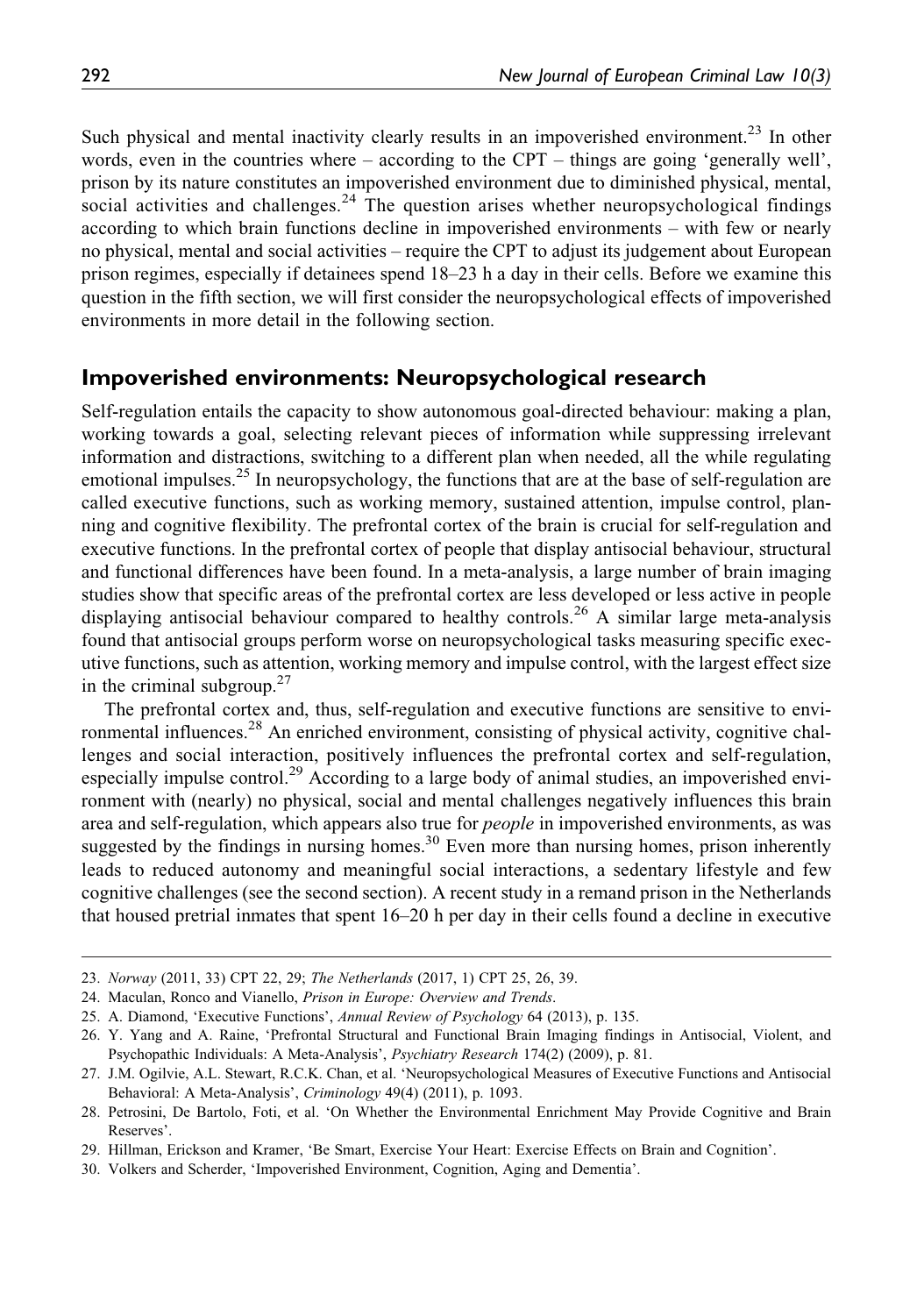functions after only 3 months of imprisonment.<sup>31</sup> More specifically, the participants, tested within 1 week after arrival, and retested after 3 months of imprisonment, performed worse on neuro-

executive functions is due to the impoverished prison environment. Self-regulation and executive functions are crucial for a successful return to society.<sup>32</sup> For example, ex-prisoners need to be able to make a plan to find a house and an income (attention, planning), adjust their plan when needed (cognitive flexibility, working memory) and resist temptations and control their emotions (impulse control). An enriched environment may improve these functions $33$  and, subsequently, enhances the odds for ex-prisoners to return successfully to society. However, most prisons can currently be characterized as impoverished environments, thereby further reducing self-regulation. How successful reintegration into society should be facilitated from a legal perspective is discussed in the following section.

psychological tasks measuring attention and impulse control. It is hypothesized that this decline in

# A legal framework: The obligation to rehabilitation and the prohibition of ill-treatment

### Introduction

The primary aim of this article is to explore the possible implications of impoverished prison environments for the principle of rehabilitation and the prohibition of torture, inhuman and degrading treatment and punishment ('ill-treatment', Article 3 ECHR), that is, how the empirical effects of impoverished prison environments could refine the interpretation of these legal principles, and whether (and how) these legal principles provide compelling reasons to enrich prison environments. In order to do so, this section analyses the way in which the principle of rehabilitation plays a role in ECHR case law (see 'The principle of rehabilitation: A positive obligation' section). Furthermore, it shortly sets out the general meaning and scope of the prohibition of illtreatment (see 'The prohibition of ill-treatment: A negative obligation' section).

### The principle of rehabilitation: A positive obligation

The Grand Chamber of the ECtHR in the context of Articles 3 and 8 ECHR has acknowledged that a prison sentence pursues different goals. In this regard, it has (regarding life imprisonment sentences) repeatedly considered that while punishment remains one of the important aims of imprisonment, the emphasis in European penal policy is now on the rehabilitative objective of imprisonment, particularly towards the end of a long prison sentence.<sup>34</sup> The Court defines rehabilitation as the reintegration of a convicted person into society in order to, among other things,

<sup>31.</sup> Meijers, Harte, Meynen, et al. 'Reduced Self-Control after 3 Months of Imprisonment.

<sup>32.</sup> Hancock, Tapscott and Hoaken, 'Role of Executive Dysfunction in Prediction Frequency and Severity of Violence;' T. Seruca and C.F. Silva, 'Recidivist Criminal Behaviour and Executive Functions: A Comparative Study', The Journal of Forensic Psychiatry & Psychology 26 (2015), p. 699.

<sup>33.</sup> Hillman, Erickson and Kramer, 'Be Smart, Exercise Your Heart: Exercise Effects on Brain and Cognition;' Petrosini, De Bartolo, Foti, et al. 'On Whether the Environmental Enrichment May Provide Cognitive and Brain Reserves;' Meijers, Harte, Jonker, et al. 'Prison Brain? Executive Dysfunction in Prisoners'.

<sup>34.</sup> Dickson/UK App no. 44362/04 (ECHR 4 December 2007) [75]; Vinter and others v. UK (ECHR, 9 July 2013) [115]; Murray v. The Netherlands (ECHR, 26 April 2016) [10]. See also Harakchiev and Tolumov v. Bulgaria (ECHR, 8 July 2014), [264].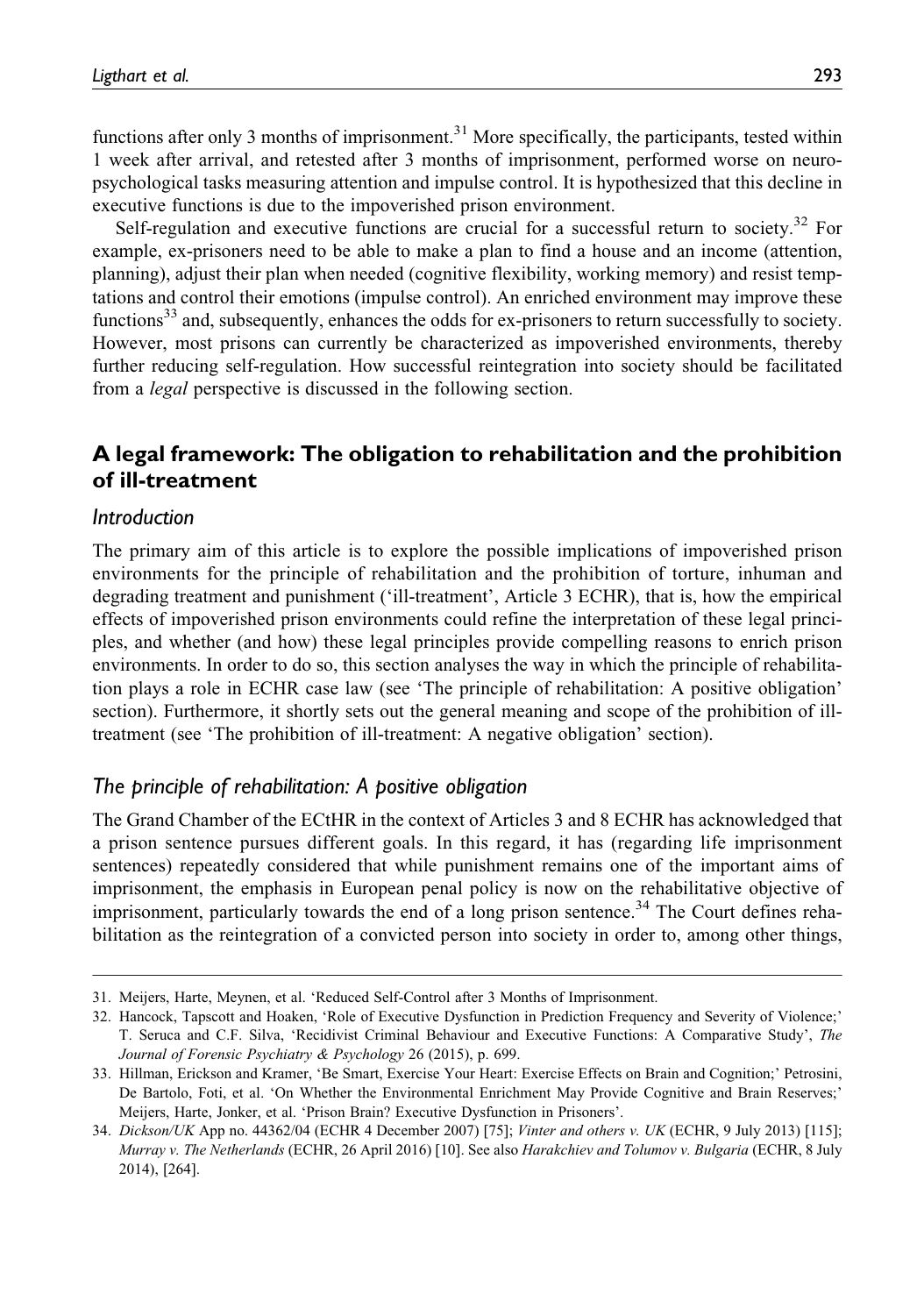prevent reoffending and thus ensures the protection of society.<sup>35</sup> Emphasis on rehabilitation and reintegration has become a mandatory factor that the member states need to consider when designing their penal policies.<sup>36</sup> States have a duty to provide prisoners with a real opportunity to rehabilitate themselves.<sup>37</sup> The Grand Chamber considers this to be a *positive obligation* to secure prison regimes with the aim of rehabilitation and enables (life) prisoners to make progress towards their rehabilitation.<sup>38</sup> This obligation is one of means, not result. Actual resocialization should be achieved through prisoners fostering of personal responsibility.<sup>39</sup> Ultimately, each prisoner is responsible for his own (successful) reintegration into society. However, prison conditions and regimes need to make it possible for (life) prisoners to reintegrate.<sup>40</sup> Recognizing rehabilitation as a positive obligation makes it possible to legally enforce rehabilitative facilities and enables courts to intervene in cases of administrative reluctance.<sup>41</sup> In the light of the neuropsychological insights as discussed in the third section, the question arises about how member states should foster personal responsibility and facilitate rehabilitation, if the prison environment and its conditions in itself hamper the detainee's responsibility and rehabilitation? This question is discussed in the fifth section.

In the literature, it is argued that the positive obligation of rehabilitation is based primarily on the principle of respect for human dignity. $42$  In this context, Meijer suggests that

 $[r]$ ecognising rehabilitation as a positive obligation – grounded in human dignity – is important, because it makes clear that rehabilitation is at all times to be taken into account and cannot be set aside by other concerns such as the effectiveness of rehabilitative efforts and prison authorities concerns such as cuts or staff shortage.<sup>43</sup>

According to this approach, the possible fact that the impoverished prison environment hampers reintegration cannot set aside the positive obligation to facilitate rehabilitation. On the one hand, this means that since neuropsychological research has found that important brain functions for rehabilitation decline after 3 months of imprisonment, the (prison) authorities should make more of an effort to facilitate rehabilitation: firstly, they need to restrict the negative (neuropsychological) effects of imprisonment, and secondly, they must facilitate prisoners becoming 'better people' than before they went to prison. On the other hand, this means that the threshold of whether states comply with their positive obligation of rehabilitation should be heightened. After all, since we

43. Meijer, 'Rehabilitation as a Positive Obligation', pp. 145, 161.

<sup>35.</sup> Murray v. The Netherlands (ECHR, 26 April 2016) [102].

<sup>36.</sup> Khoroshenko v. Russia App no. 41418/04 (ECHR, 30 June 2015) [121]; Hutchinson v. UK App no. 57592/08 (ECHR, 17 January 2017) [43]; Murray v. The Netherlands (ECHR, 26 April 2016) [104].

<sup>37.</sup> Harakchiev and Tolumov v. Bulgaria (ECHR, 8 July 2014) [264]; Murray v. The Netherlands (ECHR, 26 April 2016) [104].

<sup>38.</sup> Murray v. The Netherlands (ECHR, 26 April 2016) [104]. See, on this topic, S. Meijer, 'Rehabilitation as a Positive Obligation', European Journal of Crime, Criminal Law and Criminal Justice 25 (2017), p. 145; P.H.P.H.M.C. van Kempen and W. Young, 'Obligations and Means to Prevent Reoffending: Introduction, Context and Conclusions', in P.H.P.H.M.C. van Kempen and W. Young, eds., *Prevention of Reoffending* (Cambridge/Antwerp/Portland: Intersentia, 2014), pp. 14–18.

<sup>39.</sup> Harakchiev and Tolumov v. Bulgaria (ECHR, 8 July 2014) [264].

<sup>40.</sup> Op. cit., [265].

<sup>41.</sup> Op. cit.

<sup>42.</sup> Meijer, 'Rehabilitation as a Positive Obligation', pp. 145, 161. See also Murray v. The Netherlands (ECHR, 26 April 2016) [101]; Vinter and others v. UK (ECHR, 9 July 2013) [113].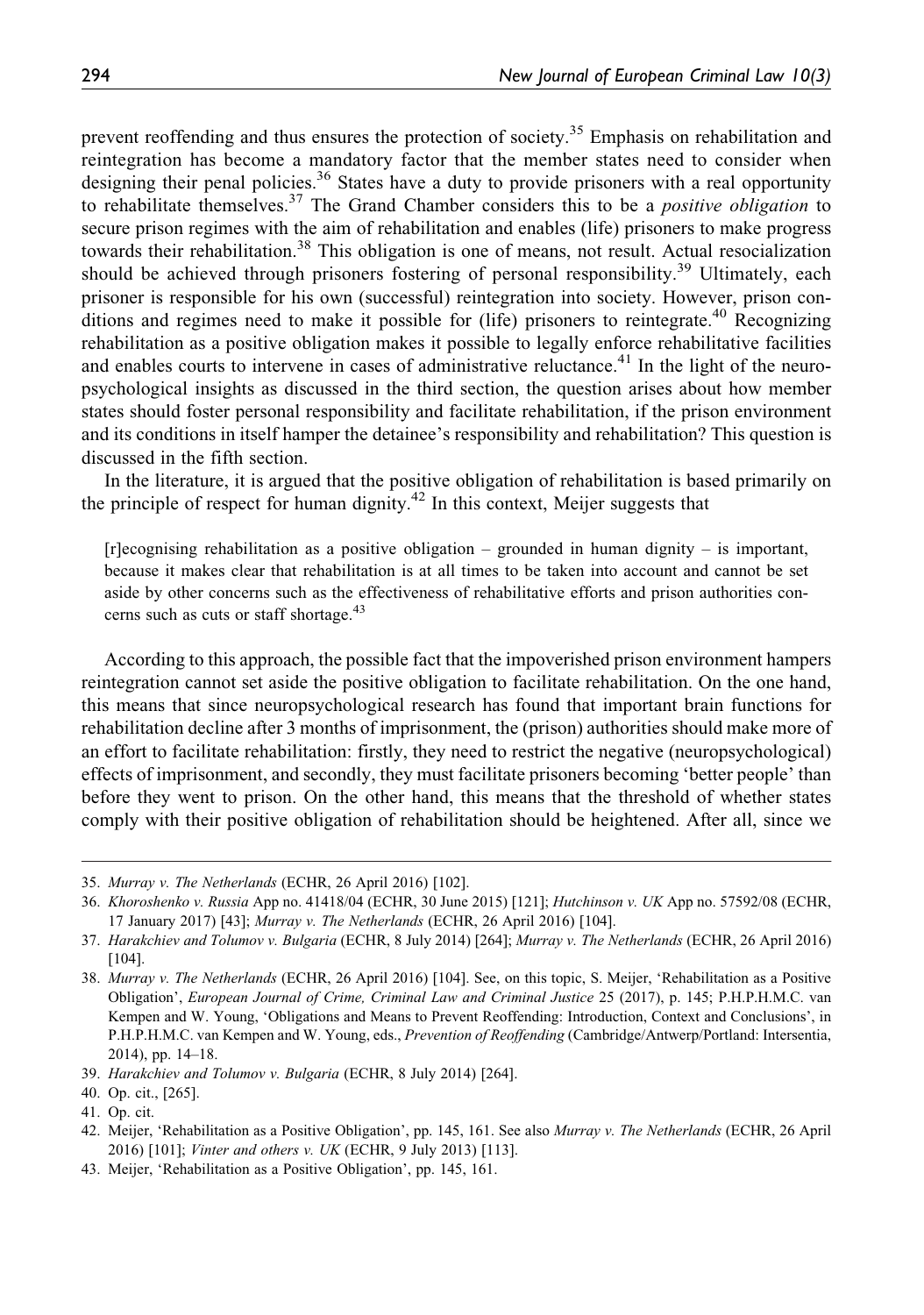know that facilitating rehabilitation requires more effort than we thought, the Court should also positively oblige member states to take all the efforts needed. As we argue in the fifth section, refining this threshold based on new scientific insights coincides with the Court's case law regarding the principle of human dignity ex Article 3 ECHR and the way the Court interprets this principle in the light of present-day conditions.

Facilitating rehabilitation is also ingrained in several international instruments, such as the EPR, which despite their non-binding character, are highly valued by the Court in interpreting Article 3 ECHR.<sup>44</sup> For instance, Rule 6 EPR states that all detention shall be managed so as to facilitate the reintegration into free society of persons who have been deprived of their liberty. Rule 102.1 EPR prescribes that the regime for sentenced prisoners shall be designed to enable them to lead a responsible and crime-free life. The EPR solidifies these principles by providing rules regarding important issues that shape the prison environment, like physical and social activities, education, work and the quality of food.<sup>45</sup> For instance, Rule 27.3 EPR stipulates that an integral part of prison regime must include the promotion of physical fitness, providing adequate exercise and recreational opportunities. Furthermore, according to Rule 28.5 EPR, every prison shall have a library for the use of all prisoners, adequately stocked with a wide range of both recreational and educational resources, books and other media. Rule 26.6 EPR states that prison authorities shall strive to provide sufficient work of a useful nature. These examples of the EPR (also) emphasize that prison authorities need to actively promote and facilitate the rehabilitation of all prisoners.<sup>46</sup>

### The prohibition of ill-treatment: A negative obligation

Article 3 ECHR states that 'no one shall be subjected to torture or to inhuman or degrading treatment or punishment'. This contains an absolute prohibition, from which no derogation is allowed, even in times of war or other public emergencies, as underlined in Article 15(2) ECHR. According to the Grand Chamber,

the philosophical basis underpinning the absolute nature of the right under Article 3 does not allow for any exceptions or justifying factors or balancing of interests, irrespective of the conduct of the person concerned and the nature of the offence at issue.<sup>47</sup>

Neither the fight against terrorism, nor the fight against organized crime can justify state conduct which is prohibited by Article 3 ECHR.<sup>48</sup> Even in life-saving situations, no derogation shall be made.<sup>49</sup>

Whether a specific treatment or punishment falls within the scope of Article 3 ECHR depends on the level of severity of the treatment or punishment: it has to attain a minimum level of severity.

<sup>44.</sup> Vinter and others v. UK (ECHR, 9 July 2013) [115]–[116]; Harakchiev and Tolumov v. Bulgaria (ECHR, 8 July 2014) [264]; Murray v. The Netherlands (ECHR, 26 April 2016) [101].

<sup>45.</sup> Rules 26.1–28.7 and 22.1–22.6 EPR.

<sup>46.</sup> Harakchiev and Tolumov v. Bulgaria (ECHR, 8 July 2014) [264]. According to the Court, this view is fully consonant with Article 10(3) of the International Covenant on Civil and Political Rights, which states that the essential aim of treating prisoners shall be their reformation and social rehabilitation.

<sup>47.</sup> Gäfgen v. Germany App no. 22978/05 (ECHR, 1 June 2010) [107].

<sup>48.</sup> Selmouni v. France App no. 25803/94 (ECHR, 26 July 1999) [95]; Aydin v. Turkey App no. 23178/94 (ECHR, 25 September 1997) [81].

<sup>49.</sup> Gäfgen v. Germany (ECHR, 1 June 2010) [107].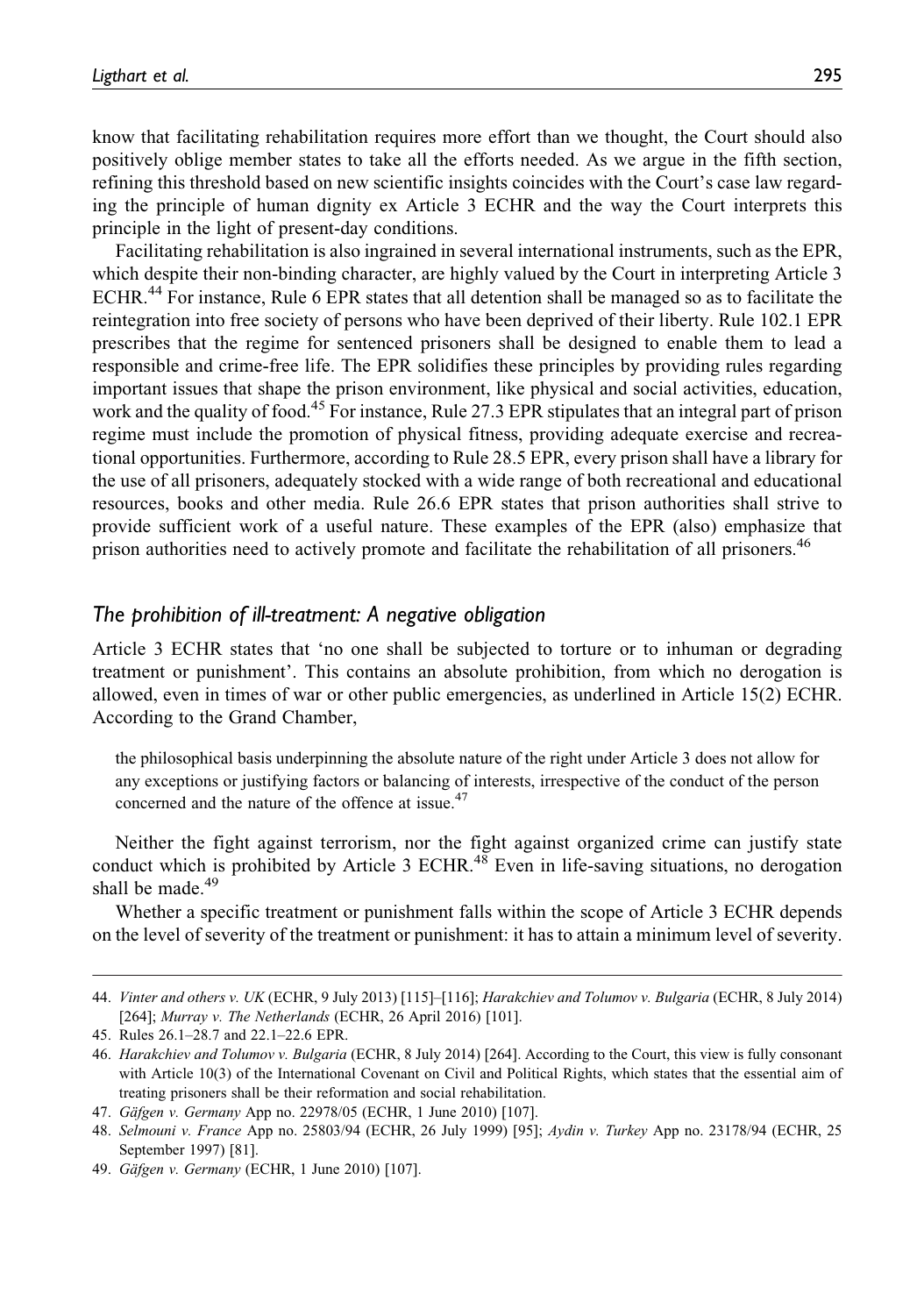This means that the pain, (mental) suffering and/or humiliation involved must go beyond the inevitable element that is connected with a given form of legitimate treatment or punishment.<sup>50</sup> Whether this minimum threshold has been attained is relative and depends on the specific circumstances of that case, such as the physical and mental effects of the treatment or punishment, its duration and, in some cases, the sex, age and state of health of the victim. Other relevant factors include the purpose of the treatment or punishment, together with its intention or motivation.<sup>51</sup>

Treatments and punishments that attain a minimum level of severity, and therefore breach the prohibition, could, according to Article 3 ECHR, be qualified as degrading, inhuman or torture, which are all prohibited. However, Article 3 ECHR does not explain what these different types of treatments and punishments consist of, but these categories have been operationalized in the Court's case law. According to the Grand Chamber, a treatment or punishment is degrading if it 'humiliates or debases an individual, showing a lack of respect for, or diminishing, his or her human dignity, or when it arouses feelings of fear, anguish or inferiority capable of breaking an individual's moral and physical resistance'.<sup>52</sup> Treatment or punishment can be considered to be inhuman if it was 'premeditated, was applied for hours at a stretch and caused either actual bodily injury or intense physical or mental suffering'.<sup>53</sup> Torture consists of a 'deliberate inhuman treatment causing very serious and cruel suffering'.<sup>54</sup> Especially, degrading and inhuman treatments and punishments seem to be relevant in the Court's case law regarding detention conditions and treatment of detainees.<sup>55</sup>

#### Conclusion

In this section, we briefly discussed a positive and negative obligation, which both have farreaching implications for the way that states shape their prison environments. The principle of rehabilitation obliges member states to provide prisoners with prison regimes and conditions that enable them to foster personal responsibility and facilitate their rehabilitation. According to the prohibition of ill-treatment, states are prohibited to shape prison environments in a way that causes humiliation and (mental) suffering, which attain a minimum level of severity. In the following section, we discuss the legal implications of impoverished detention environments and their possible neuropsychological effects in the context of the principle of rehabilitation and the prohibition of ill-treatment.

## **Discussion**

In the previous sections, we described the impoverished character of prison environments and the way in which such an environment could negatively influence the brain functions that are

<sup>50.</sup> Ireland v. UK App no. 5310/71 (ECHR, 18 January 1978) [163].

<sup>51.</sup> Gäfgen v. Germany (ECHR, 1 June 2010) [88].

<sup>52.</sup> Svinarenko and Slyadnev v. Russia App nos 32541/08 and 43441/08 (ECHR 17 July 2014) [115].

<sup>53.</sup> M.M.S. v. Belgium and Greece App no. 30696/09 (ECHR 21 January 2011) [220].

<sup>54.</sup> Aydin v. Turkey (ECHR, 25 September 1997) [82].

<sup>55.</sup> D.J. Harris, M. O'Boyle, E. Bates, and C. Buckley, Harris, O'Boyle & Warbrick: Law of the European Convention on Human Rights. 3th ed. (New York: OUP, 2014), pp. 262–270; B. Vermeulen and H. Battjes, 'Freedom from Torture and Other Inhuman or Degrading Treatment or Punishment (Article 3)', in P. van Dijk, F. van Hoof, A. van Rijn, et al., eds., Theory and Practice of the European Convention on Human Rights. 5th ed. (Cambridge: Intersentia, 2018), pp. 410–416.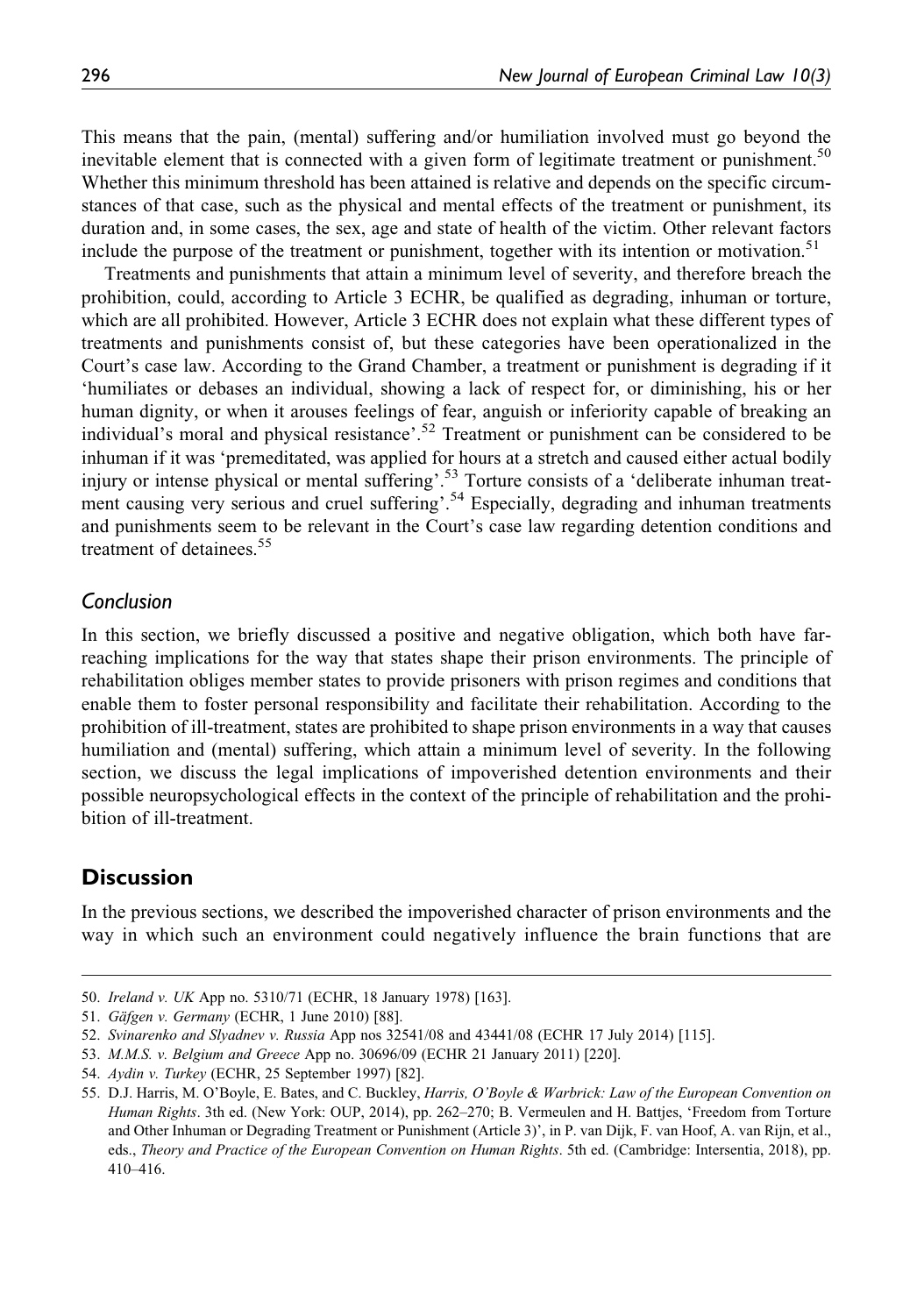connected with self-regulation. We also explained that self-regulation is crucial for a successful reintegration into society, and that the (further) reduction of self-regulation contains a risk factor for recidivism and therefore (could) hamper rehabilitation. In this section, we discuss these findings, alongside taking a view on the principle of rehabilitation of the ECtHR.

Member states have a positive obligation to secure prison regimes with the aim of rehabilitation and enable inmates to make progress towards their rehabilitation. However, the effects of an impoverished detention regime, coupled with unsatisfactory material conditions, according to the Court can seriously damage a prisoner's reforming potential.<sup>56</sup> Current impoverished prison environments could hamper a prisoner's progress towards rehabilitation, because crucial brain functions for self-regulation deteriorate during the period of detention.<sup>57</sup> In such a situation, where the prison regime or the conditions of detention hamper rehabilitation, the existence of a positive obligation that facilitates rehabilitation is crystal clear.<sup>58</sup> Meijer suggests that '[t]his requires positive state action to promote rehabilitation, which means a state effort to prevent and neutralize the unwanted harmful side effects of incarceration'.<sup>59</sup> While impoverished detention environments could potentially reduce self-regulation and hamper rehabilitation, enriched environments may improve selfregulation and therefore facilitate resocialization.<sup>60</sup> Therefore, by enriching prison environments, member states could meet their positive obligation, which flows from the principle of rehabilitation.<sup>61</sup> According to Meijer, it follows from the Court's case law that the principle of rehabilitation remains vague and that states should determine on a case-by-case basis, what a proper opportunity of rehabilitation as a minimum level of protection implies for a specific detainee.<sup>62</sup> The outcomes of the study of Meijers and others with the potential of follow-up research on the implications of detention environments for self-regulation<sup>63</sup> could change this view and give more substance to the minimum level of protection in this regard. This empirical research suggests that an impoverished detention environment may hamper rehabilitation. And if specific forms of enrichment improve self-regulation and facilitate resocialization, it is reasonable to require state effort to prevent the obstruction of rehabilitation by implementing enrichment strategies.

However, perhaps not all states are willing to change their penitentiary policies in this respect, which raises the question of what legal consequences could follow for states who neglect enrichment or even further impoverish prison environments. More specifically, could such negligence or state action raise an issue under Article 3 ECHR? As we outlined in 'The principle of rehabilitation: A positive obligation' section, the positive obligation to facilitate rehabilitation through

<sup>56.</sup> Harakchiev and Tolumov v. Bulgaria (ECHR, 8 July 2014) [266].

<sup>57.</sup> Meijers, Harte, Meynen, et al. 'Reduced Self-Control after 3 Months of Imprisonment'.

<sup>58.</sup> Murray v. The Netherlands (ECHR, 26 April 2016) [104]; Harakchiev and Tolumov v. Bulgaria (ECHR, 8 July 2014) [266].

<sup>59.</sup> Meijer, 'Rehabilitation as a Positive Obligation', pp. 145, 150.

<sup>60.</sup> Hillman, Erickson and Kramer, 'Be Smart, Exercise Your Heart: Exercise Effects on Brain and Cognition;' Petrosini, De Bartolo, Foti, et al. 'On Whether the Environmental Enrichment may Provide Cognitive and Brain Reserves;' Meijers, Harte, Jonker, et al. 'Prison Brain? Executive Dysfunction in Prisoners'.

<sup>61.</sup> See for arguments against mandatory neuro-rehabilitation C. Bublitz, '''The Soul is in the Prison of the Body'' – Mandatory Moral Enhancement, Punishment & Rights against Neuro-rehabilitation', in D. Birks and T. Douglas, eds., Treatment for Crime: Philosophical Essays on Neurointerventions in Criminal Justice (New York: OUP, 2018), pp. 289–320.

<sup>62.</sup> Meijer, 'Rehabilitation as a Positive Obligation', pp. 145, 161–162.

<sup>63.</sup> Meijers, Harte, Meynen, et al. 'Reduced Self-Control after 3 Months of Imprisonment'. See also Umbach, Raine and Leonard, 'Cognitive Decline as a Result of Incarceration and the Effects of a CBT/MT Intervention'.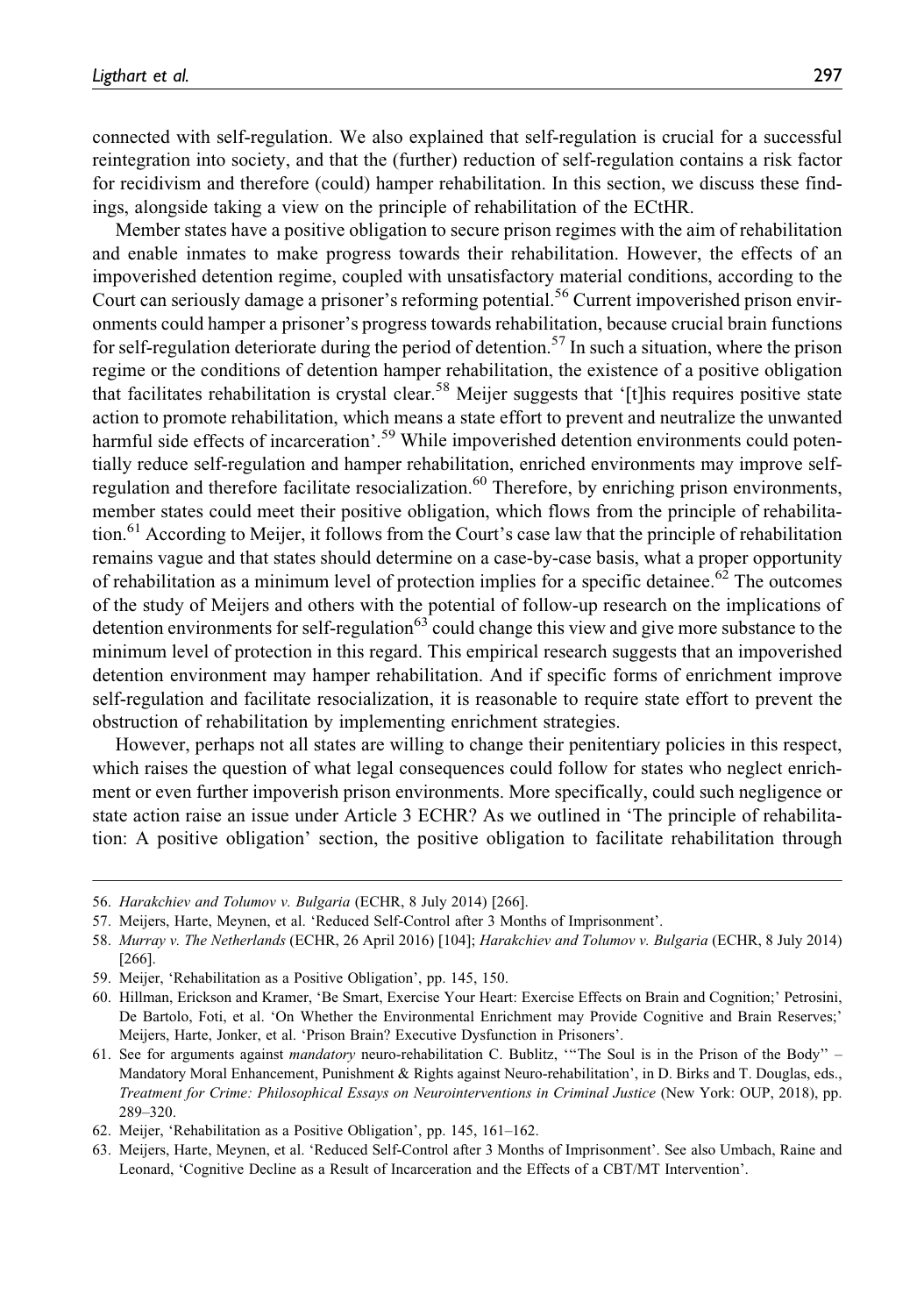certain prison conditions and regimes seems to be based on the principle of respect for human dignity.<sup>64</sup> In the case of *Murray v. The Netherlands*, which concerned a complaint about life imprisonment in the context of Article 3 ECHR, the Grand Chamber considered that, as a relevant principle,

it would be incompatible with *human dignity* – which lay at the very essence of the Convention system – forcefully to deprive a person of his freedom without striving towards his rehabilitation and providing him with the chance to regain that freedom at some future date.<sup>65</sup>

Showing a lack of respect for, or diminishing an individual's human dignity can be degrading and therefore violates Article 3 ECHR, if a minimum level of severity has been attained.<sup>66</sup> In cases regarding prison conditions, the Court states, as a general principle, that it cannot be said that detention in a high-security (and therefore even more impoverished) prison facility, be it on remand or a serving sentence, in itself raises an issue under Article 3 ECHR.<sup>67</sup> The State must nevertheless ensure that prisoners are detained in conditions which are compatible with respect for his human dignity and adequately secure their health and well-being.<sup>68</sup>

Eventually, impoverished prison environments could raise issues under Article 3 ECHR. For instance, in the case of *Harakchiev and Tolumov v. Bulgaria*, the applicants (both life prisoners) complained, among other things, about the prison regime. According to this regime, the applicants had to remain in their cells for 21–22 h a day, while not being able to interact with other inmates. The Court mentioned that although the applicants were not subjected to complete isolation, it cannot be overlooked that both applicants were kept under such an 'impoverished regime' for extended periods of time (12 and 14 years, respectively). Under such circumstances, isolation should be justified by particular security reasons. Automatic segregation and isolation of certain (categories) of detainees, such as life prisoners, may in itself raise an issue under Article 3 ECHR, especially if no comprehensive activities outside the cell or stimulus inside the cell are available.<sup>69</sup> In Savič v. Latvia, the applicant, also serving a life sentence, shared a cell with another inmate for certain periods of time, but was nevertheless segregated from the rest of the prison population. The Court stated that

automatic and thus arbitrary segregation of life-sentenced prisoners from the rest of the prison population and from communication among themselves, in particular in circumstances in which no comprehensive out-of-cell activities or in-cell stimulus are available, may raise an issue under Article 3 of the Convention.<sup>70</sup>

The cases of Harakchiev and Tolumov v. Bulgaria and Savič v. Latvia concerned detention conditions of life prisoners. Life imprisonment is in many relevant ways different from temporal prison sentences. However, segregation and lack of comprehensive out-of-cell-activities and/or in-

<sup>64.</sup> Meijer, 'Rehabilitation as a Positive Obligation', pp. 145, 161.

<sup>65.</sup> Murray v. The Netherlands (ECHR, 26 April 2016) [101] (emphasis added). See also Vinter and others v. UK (ECHR, 9 July 2013) [113].

<sup>66.</sup> Svinarenko and Slyadnev v. Russia (ECHR 17 July 2014) [115].

<sup>67.</sup> Savič v. Latvia App no. 17892/03 (ECHR, 27 November 2012) [129].

<sup>68.</sup> Savič v. Latvia App no. 17892/03 (ECHR, 27 November 2012) [130].

<sup>69.</sup> Harakchiev and Tolumov v. Bulgaria (ECHR, 8 July 2014) [204].

<sup>70.</sup> Savič v. Latvia App no. 17892/03 (ECHR, 27 November 2012) [139].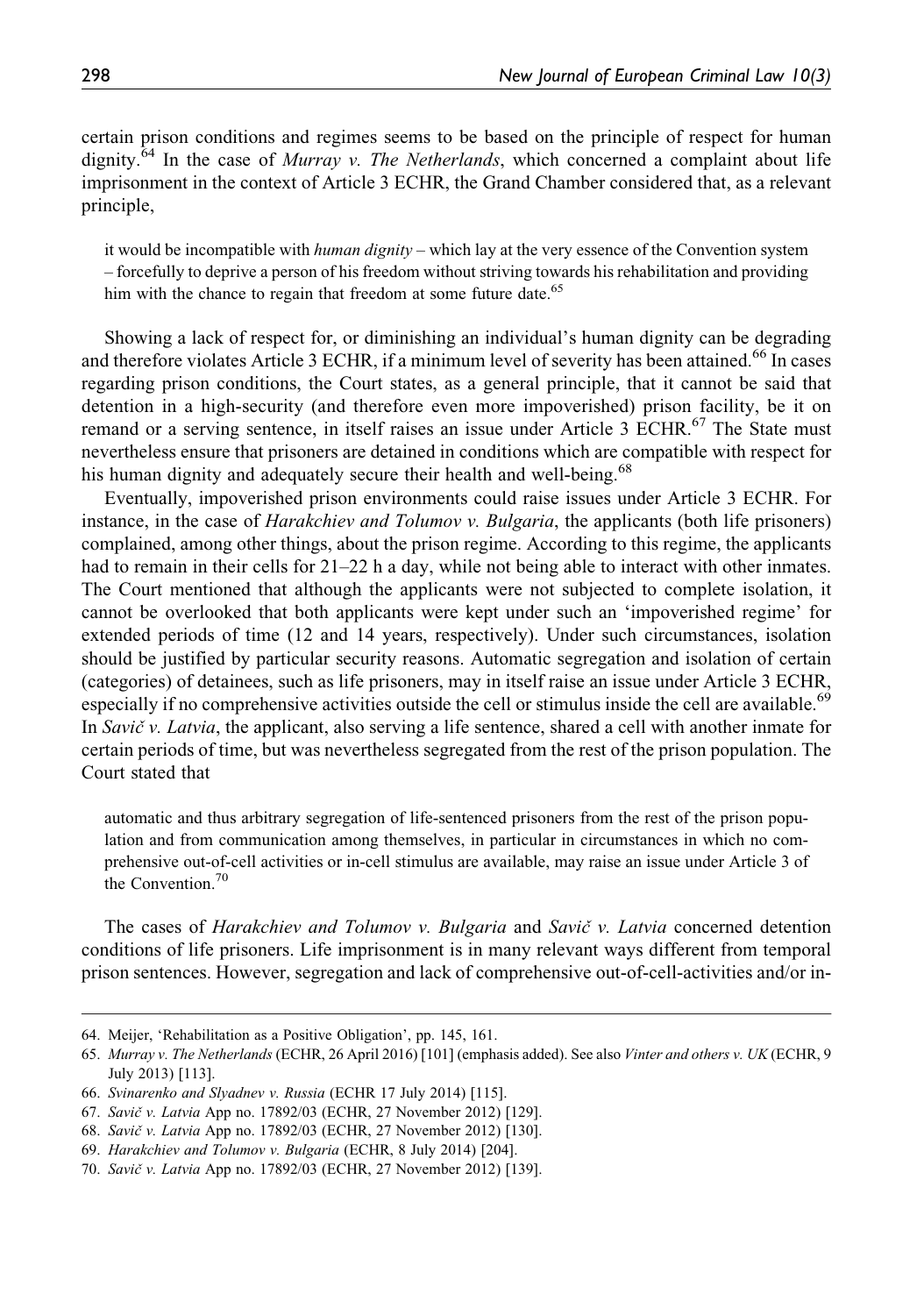cell-stimulus do not only concern life prisoners. For instance, in several cases regarding temporal detention in a special prison regime for dangerous detainees in Poland, the Court recalled that all forms of solitary confinement without appropriate mental and physical stimulation are likely to have damaging effects in the long term, which would result in a deterioration of mental faculties and social abilities, which can cause serious distress and mental suffering and therefore violates Article 3 ECHR.<sup>71</sup> The Grand Chamber considers prolonged isolation undesirable in the light of Article 3 ECHR, especially where persons are detained on remand.<sup>72</sup>

However, in several European countries, remand prisoners are segregated from other prisoners, having less activities and spending more hours in their cells.<sup>73</sup> In some countries, remand prisoners are even locked up in their cells for up to 23 h per day, which is unacceptable according to the  $CPT<sup>74</sup>$  The CPT therefore pleads for the implementation of comprehensive prison regimes with out-of-cell activities.<sup>75</sup> In this context, it notes that

[t]he aim should be to ensure that remand prisoners (as well as sentenced prisoners) are able to spend a reasonable part of the day (i.e. eight hours or more) outside their cells, engaged in purposeful activity of a varied nature (work, preferably with vocational value, education, sport, recreation/association).<sup>76</sup>

As stated in the second section, prison environments can be impoverished, notwithstanding their qualification as 'generally good' by the CPT. It is unlikely that such detention regimes will attain a minimum level of severity and violate Article 3 ECHR. However, in this context, it is interesting that the Court approaches the ECHR as a living instrument and interprets it in the light of presentday conditions,<sup>77</sup> in which context the Court also takes into account the EPR and MR and, sometimes, the mental effects of imprisonment.<sup>78</sup> As a consequence of this interpretation method, the threshold for the minimum level of severity has been lowered by the Court in recent years.<sup>79</sup> New neuropsychological insights like the study by Meijers and others could or maybe even should influence the way in which the CPT and the Court approach impoverished prison environments that are currently qualified as 'generally good'.

## Conclusion

Prison regimes provide limited physical, mental and social activities and are therefore by their nature impoverished environments. This is especially true in regard to the detention of specific categories of detainees, like prisoners on remand. A large body of animal studies and recent

74. CPT, 26th General Report of the CPT, p. 34.

<sup>71.</sup> See, for example, Piechowicz v. Poland App no. 20071/07 (ECHR, 17 April 2012) [173]–[178]; Horych v. Poland App no. 13621/08 (ECHR, 17 April 2012) [98]–[130].

<sup>72.</sup> Ramirez Sanchez v. France App no. 59450/00 (ECHR, 4 July 2006) [120]. See also Ensslin, Baader and Raspe v. Germany App nos 7572/76, 7586/76 and 7587/76 (ECHR, 8 July 1978) [109].

<sup>73.</sup> CPT, 26th General Report of the CPT, pp. 31, 33–35. See also Bieber and others, Promoting the Reform of Pre-trial Detention in CEE-FSU Countries, pp. 17–18; Maculan, Ronco and Vianello, Prison in Europe: Overview and Trends; Asociación Pro Derechos Humanos de España, The practice of Pre-Trial Detention in Spain.

<sup>75.</sup> Op. cit.

<sup>76.</sup> Op. cit.

<sup>77.</sup> Tryer v. The United Kingdom App no. 5856/72 (ECHR, 25 April 1978) [31].

<sup>78.</sup> See, for example, Piechowicz v. Poland (ECHR, 17 April 2012) [173]–[178]; Horych v. Poland (ECHR, 17 April 2012) [98]–[130].

<sup>79.</sup> Harris, O'Boyle, Bates, et al., Harris, O'Boyle & Warbrick, p. 237.